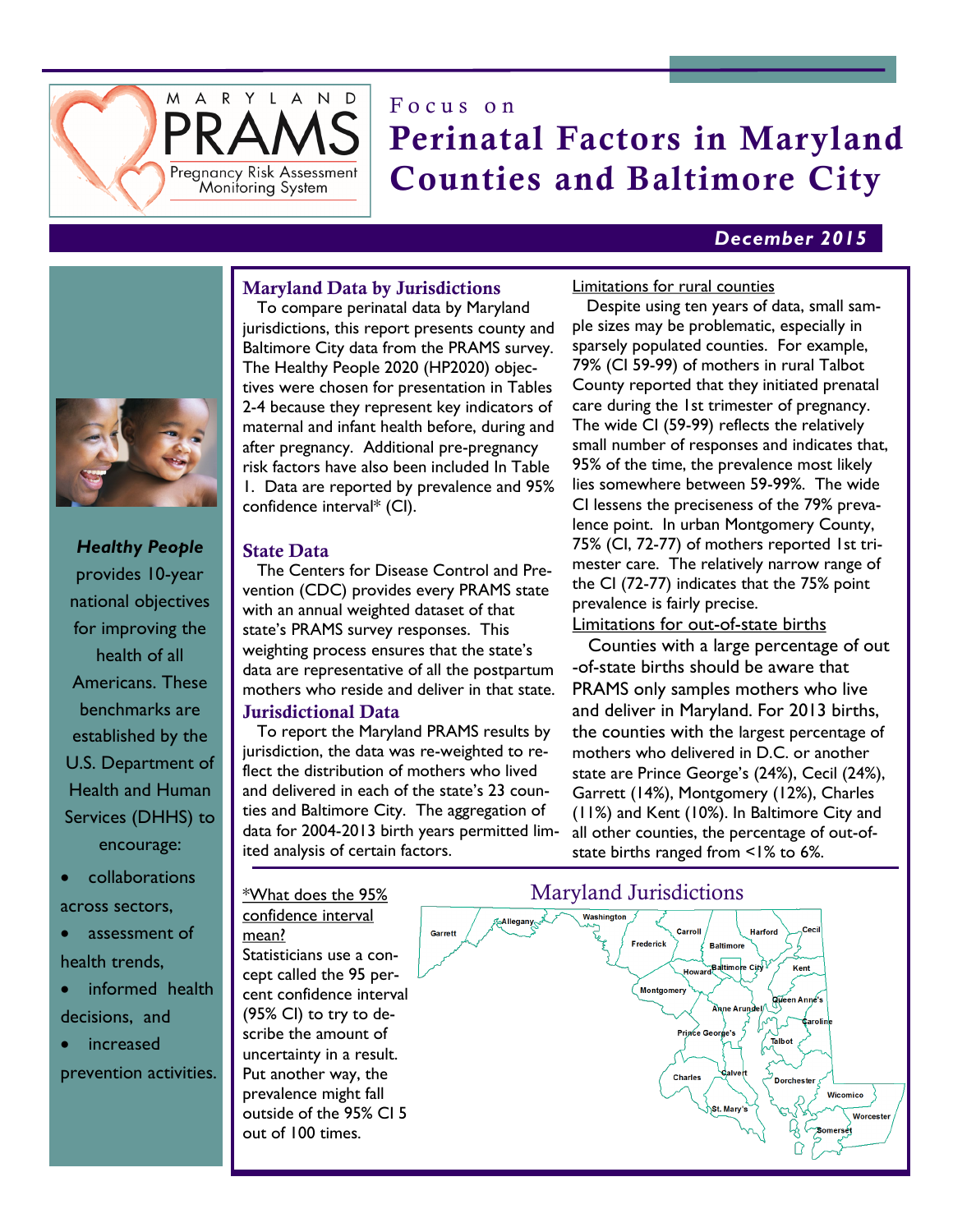# *Page 2* **Focus On Perinatal Factors in Maryland Counties and Baltimore City**

| <b>Jurisdiction</b>   | <b>Smoking During the 3</b><br><b>Months Pre-Pregnancy</b> |             |    | <b>Binge Drinking* During the</b><br><b>3 Months Pre-Pregnancy</b> |             | Obese Weight (BMI > 30)<br><b>Just Before Pregnancy</b> |  |
|-----------------------|------------------------------------------------------------|-------------|----|--------------------------------------------------------------------|-------------|---------------------------------------------------------|--|
|                       | $\%$                                                       | (95% CI)    | %  | (95% CI)                                                           | %           | (95% CI)                                                |  |
| Maryland              | 17                                                         | $(16 - 18)$ | 18 | $(17 - 19)$                                                        | 20          | $(19 - 21)$                                             |  |
| Allegany              | 33                                                         | $(19 - 47)$ | 37 | $(19 - 55)$                                                        | 16          | $(6 - 26)$                                              |  |
| Anne Arundel          | 19                                                         | $(16 - 22)$ | 22 | $(19 - 25)$                                                        | 17          | $(14 - 20)$                                             |  |
| <b>Baltimore</b>      | 9                                                          | $(17 - 22)$ | 20 | $(18 - 23)$                                                        | 20          | $(17 - 22)$                                             |  |
| <b>Baltimore City</b> | 20                                                         | $(17 - 23)$ | 18 | $(15 - 21)$                                                        | 27          | $(24 - 30)$                                             |  |
| Calvert               | 29                                                         | $(20 - 39)$ | 28 | $(18 - 38)$                                                        | 18          | $(10 - 26)$                                             |  |
| Caroline              | 39                                                         | $(19 - 59)$ | 30 | $(10 - 50)$                                                        | 34          | $(15 - 54)$                                             |  |
| Carroll               | 20                                                         | $(13 - 27)$ | 28 | $(20 - 36)$                                                        | $ 9\rangle$ | $(12 - 26)$                                             |  |
| Cecil                 | 46                                                         | $(33 - 58)$ | 22 | $(11 - 33)$                                                        | 21          | $(11 - 31)$                                             |  |
| Charles               | 20                                                         | $(13 - 26)$ | 12 | $(6 - 17)$                                                         | 22          | $(15 - 29)$                                             |  |
| Dorchester            | 28                                                         | $(10 - 46)$ | 4  | $(3 - 24)$                                                         | 33          | $(14 - 52)$                                             |  |
| Frederick             | 26                                                         | $(21 - 32)$ | 20 | $(15 - 24)$                                                        | 18          | $(14 - 23)$                                             |  |
| Garrett               | 25                                                         | $(4 - 47)$  | 20 | $(0 - 40)$                                                         | 22          | $(0 - 49)$                                              |  |
| Harford               | 22                                                         | $(17 - 27)$ | 27 | $(21 - 33)$                                                        | 23          | $(18 - 28)$                                             |  |
| Howard                | 8                                                          | $(5 - 11)$  | 15 | $(11 - 19)$                                                        | 18          | $(14 - 22)$                                             |  |
| Kent                  | 34                                                         | $(6 - 61)$  | 12 | $(0 - 26)$                                                         | 42          | $(12 - 72)$                                             |  |
| Montgomery            | 6                                                          | $(5 - 7)$   | 12 | $(10 - 14)$                                                        | 13          | $(11 - 15)$                                             |  |
| Prince George's       | 12                                                         | $(9 - 14)$  | 12 | $(10 - 14)$                                                        | 21          | $(18 - 24)$                                             |  |
| Queen Anne's          | 18                                                         | $(9 - 28)$  | 16 | $(5 - 27)$                                                         | 24          | $(8 - 40)$                                              |  |
| Somerset              | 32                                                         | $(10 - 54)$ | 20 | $(0 - 42)$                                                         | 28          | $(7 - 49)$                                              |  |
| St. Mary's            | 25                                                         | $(17 - 34)$ | 24 | $(15 - 32)$                                                        | 33          | $(23 - 43)$                                             |  |
| Talbot                | 12                                                         | $(2 - 22)$  | 30 | $(9 - 50)$                                                         | 18          | $(5 - 32)$                                              |  |
| Washington            | 27                                                         | $(20 - 34)$ | 19 | $(13 - 25)$                                                        | 20          | $(14 - 27)$                                             |  |
| Wicomico              | 21                                                         | $(13 - 29)$ | 22 | $(14 - 30)$                                                        | 35          | $(25 - 44)$                                             |  |
| Worcester             | 36                                                         | $(18 - 54)$ | 21 | $(6 - 36)$                                                         | 32          | $(13 - 51)$                                             |  |

\* Binge drinking was defined as 5 or more drinks in one sitting before 2009 births, and 4 or more drinks in one sitting since 2009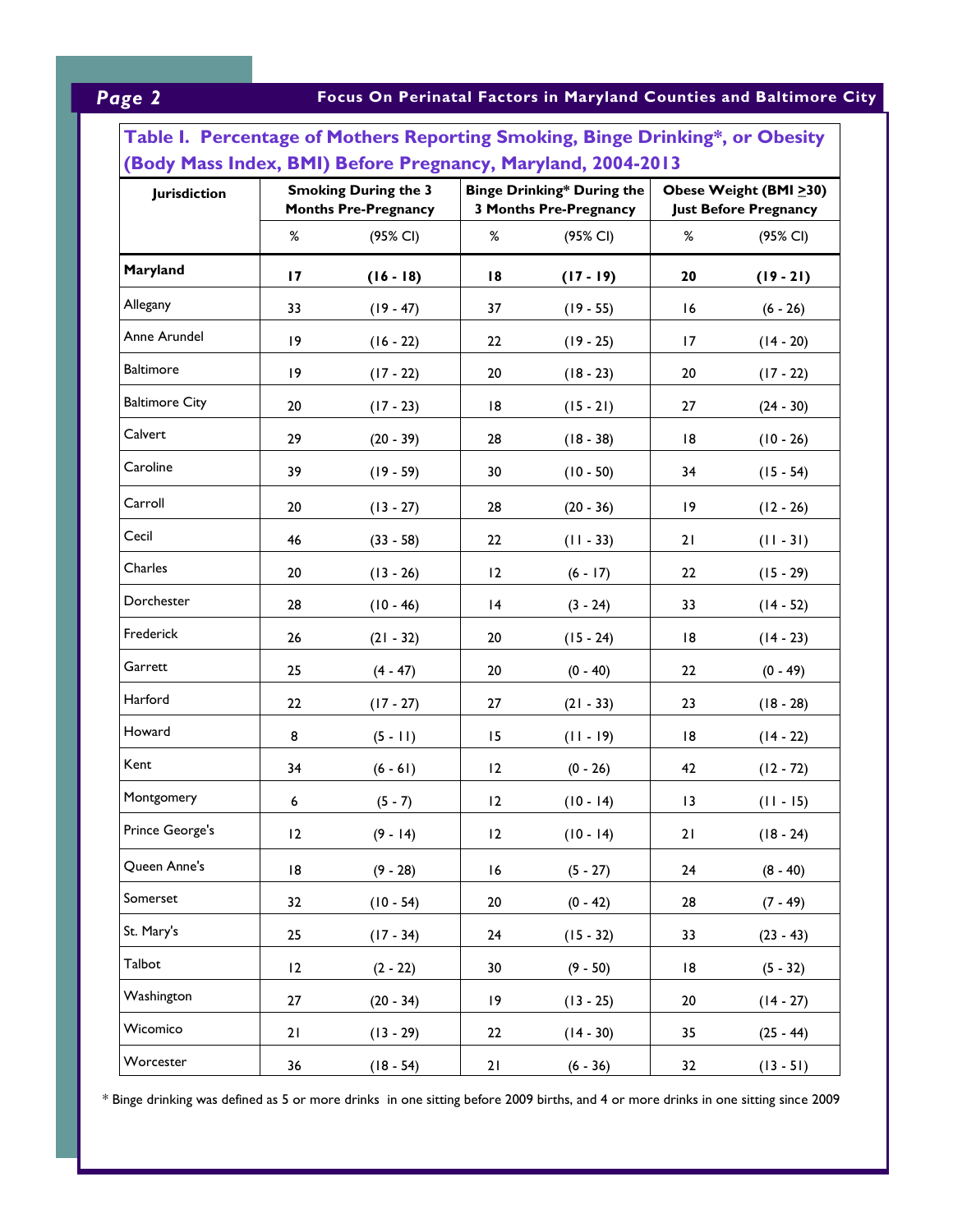| 1aryland PRAMS Website:   www.marylandprams.org |  |  |  |
|-------------------------------------------------|--|--|--|
|-------------------------------------------------|--|--|--|

Page 3

|                       |     |                                                                 |        |                                                                                                                                        |    | Table 2. Percentage of Mothers Reporting Intended Pregnancy*, Pre-Pregnancy Fo- |  |
|-----------------------|-----|-----------------------------------------------------------------|--------|----------------------------------------------------------------------------------------------------------------------------------------|----|---------------------------------------------------------------------------------|--|
| <b>Jurisdiction</b>   |     | Intended Pregnancy*<br>(wanted pregnancy "then"<br>or "sooner") |        | lic Acid Use**, and First Trimester Prenatal Care, Maryland, 2004-2013<br>Daily Multi-vitamin Use**,<br><b>One Month Pre-Pregnancy</b> |    | First Trimester (<13 weeks<br>gestation) Prenatal Care<br><b>Initiation</b>     |  |
|                       | %   | (95% CI)                                                        | %      | (95% CI)                                                                                                                               | %  | (95% CI)                                                                        |  |
| HP2020 Goal           | 56* |                                                                 | $33**$ |                                                                                                                                        | 78 |                                                                                 |  |
| Maryland              | 59  | $(58 - 60)$                                                     | 33     | $(32 - 34)$                                                                                                                            | 79 | $(78 - 80)$                                                                     |  |
| Allegany              | 62  | $(46 - 79)$                                                     | 29     | $(16 - 43)$                                                                                                                            | 89 | $(82 - 96)$                                                                     |  |
| Anne Arundel          | 65  | $(61 - 69)$                                                     | 37     | $(34 - 41)$                                                                                                                            | 86 | $(83 - 89)$                                                                     |  |
| <b>Baltimore</b>      | 61  | $(58 - 64)$                                                     | 36     | $(33 - 39)$                                                                                                                            | 83 | $(81 - 86)$                                                                     |  |
| <b>Baltimore City</b> | 42  | $(39 - 46)$                                                     | 23     | $(20 - 26)$                                                                                                                            | 73 | $(69 - 76)$                                                                     |  |
| Calvert               | 62  | $(52 - 73)$                                                     | 43     | $(33 - 54)$                                                                                                                            | 88 | $(80 - 95)$                                                                     |  |
| Caroline              | 43  | $(24 - 62)$                                                     | 23     | $(5 - 41)$                                                                                                                             | 91 | $(83 - 99)$                                                                     |  |
| Carroll               | 73  | $(66 - 81)$                                                     | 42     | $(34 - 50)$                                                                                                                            | 93 | $(89 - 96)$                                                                     |  |
| Cecil                 | 58  | $(47 - 70)$                                                     | 24     | $(14 - 33)$                                                                                                                            | 79 | $(69 - 89)$                                                                     |  |
| Charles               | 55  | $(46 - 63)$                                                     | 23     | $(16 - 30)$                                                                                                                            | 79 | $(72 - 86)$                                                                     |  |
| Dorchester            | 49  | $(32 - 66)$                                                     | 20     | $(8 - 33)$                                                                                                                             | 77 | $(58 - 95)$                                                                     |  |
| Frederick             | 63  | $(58 - 69)$                                                     | 35     | $(29 - 40)$                                                                                                                            | 84 | $(80 - 88)$                                                                     |  |
| Garrett               | 64  | $(38 - 89)$                                                     | 30     | $(3 - 58)$                                                                                                                             | 89 | $(74 - 100)$                                                                    |  |
| Harford               | 66  | $(60 - 72)$                                                     | 39     | $(33 - 46)$                                                                                                                            | 90 | $(87 - 94)$                                                                     |  |
| Howard                | 68  | $(63 - 72)$                                                     | 41     | $(36 - 45)$                                                                                                                            | 89 | $(86 - 92)$                                                                     |  |
| Kent                  | 69  | $(44 - 95)$                                                     | 3      | $(0 - 35)$                                                                                                                             | 98 | $(96 - 100)$                                                                    |  |
| Montgomery            | 67  | $(65 - 70)$                                                     | 37     | $(34 - 39)$                                                                                                                            | 75 | $(72 - 77)$                                                                     |  |
| Prince George's       | 53  | $(49 - 56)$                                                     | 28     | $(25 - 31)$                                                                                                                            | 68 | $(65 - 71)$                                                                     |  |
| Queen Anne's          | 69  | $(57 - 82)$                                                     | 37     | $(22 - 53)$                                                                                                                            | 94 | $(88 - 100)$                                                                    |  |
| Somerset              | 31  | $(12 - 49)$                                                     | 23     | $(7 - 39)$                                                                                                                             | 87 | $(75 - 100)$                                                                    |  |
| St. Mary's            | 65  | $(55 - 75)$                                                     | 35     | $(25 - 45)$                                                                                                                            | 88 | $(82 - 94)$                                                                     |  |
| Talbot                | 64  | $(43 - 85)$                                                     | 30     | $(12 - 49)$                                                                                                                            | 79 | $(59 - 99)$                                                                     |  |
| Washington            |     |                                                                 |        |                                                                                                                                        |    |                                                                                 |  |
| Wicomico              | 57  | $(48 - 65)$                                                     | 29     | $(22 - 37)$                                                                                                                            | 81 | $(74 - 88)$                                                                     |  |
|                       | 51  | $(41 - 61)$                                                     | 29     | $(21 - 38)$                                                                                                                            | 72 | $(62 - 82)$                                                                     |  |
| Worcester             | 49  | $(31 - 68)$                                                     | 46     | $(27 - 64)$                                                                                                                            | 88 | $(78 - 97)$                                                                     |  |

\*PRAMS data only includes information on pregnancies that end in live birth and not all pregnancies as in HP objective \*\*all multivitamins contain 400ug folic acid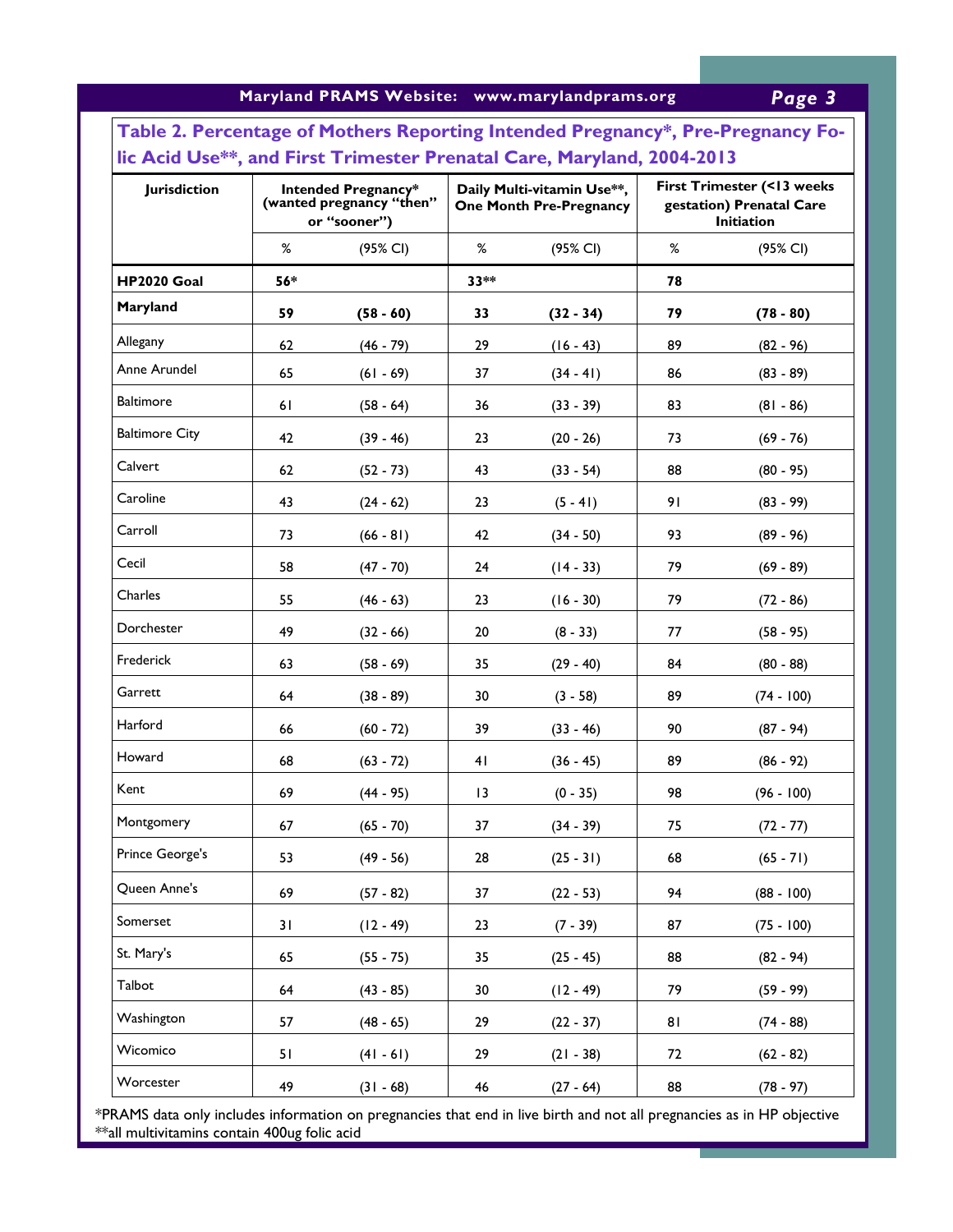# *Page 4* **Focus on Perinatal Factors by Maryland Counties and Baltimore City**

| Table 3. Percentage of Mothers Reporting Smoking, No Alcohol Use, and No Binge<br>Drinking* During the Last Three Months of Pregnancy, Maryland, 2004-2013 |                 |                                        |     |                                                      |      |                                                          |  |
|------------------------------------------------------------------------------------------------------------------------------------------------------------|-----------------|----------------------------------------|-----|------------------------------------------------------|------|----------------------------------------------------------|--|
| <b>Jurisdiction</b>                                                                                                                                        |                 | Smoking, Last 3 Months of<br>Pregnancy |     | No Alcohol Use, Last 3<br><b>Months of Pregnancy</b> |      | No Binge Drinking*, Last 3<br><b>Months of Pregnancy</b> |  |
|                                                                                                                                                            | %               | (95% CI)                               | %   | (95% CI)                                             | $\%$ | (95% CI)                                                 |  |
| <b>HP2020 Goal**</b>                                                                                                                                       | $\mathbf{2}$    |                                        | 98  |                                                      | 100  |                                                          |  |
| Maryland                                                                                                                                                   | 8               | $(8 - 9)$                              | 91  | $(91 - 92)$                                          | 99   | $(99-100)$                                               |  |
| Allegany                                                                                                                                                   | 20              | $(9 - 32)$                             | 98  | $(96 - 100)$                                         | 100  | $(100 - 100)$                                            |  |
| Anne Arundel                                                                                                                                               | 9               | $(7 - 11)$                             | 90  | $(87 - 92)$                                          | 99   | $(99 - 100)$                                             |  |
| <b>Baltimore</b>                                                                                                                                           | 10              | $(8 - 12)$                             | 90  | $(88 - 92)$                                          | 99   | $(99 - 100)$                                             |  |
| <b>Baltimore City</b>                                                                                                                                      | $\mathbf{H}$    | $(9 - 13)$                             | 90  | $(88 - 92)$                                          | 99   | $(99 - 100)$                                             |  |
| Calvert                                                                                                                                                    | $\overline{7}$  | $(2 - 12)$                             | 91  | $(84 - 97)$                                          | 100  | $(100 - 100)$                                            |  |
| Caroline                                                                                                                                                   | 31              | $(12 - 51)$                            | 99  | $(97 - 100)$                                         | 100  | $(99 - 100)$                                             |  |
| Carroll                                                                                                                                                    | $\overline{10}$ | $(5 - 15)$                             | 92  | $(89 - 96)$                                          | 100  | $(99 - 100)$                                             |  |
| Cecil                                                                                                                                                      | 27              | $(15 - 38)$                            | 93  | $(87 - 99)$                                          | 100  | $(99 - 100)$                                             |  |
| Charles                                                                                                                                                    | $\mathbf{H}$    | $(6 - 17)$                             | 95  | $(91 - 99)$                                          | 99   | $(98 - 100)$                                             |  |
| Dorchester                                                                                                                                                 | $\mathbf{H}$    | $(3 - 20)$                             | 93  | $(86 - 100)$                                         | 100  | $(99 - 100)$                                             |  |
| Frederick                                                                                                                                                  | $\mathbf{H}$    | $(7 - 14)$                             | 93  | $(91 - 96)$                                          | 99   | $(98 - 100)$                                             |  |
| Garrett                                                                                                                                                    | 5               | $(0 - 10)$                             | 100 | $(99 - 100)$                                         | 100  | $(100 - 100)$                                            |  |
| Harford                                                                                                                                                    | $\overline{10}$ | $(6 - 13)$                             | 93  | $(90 - 95)$                                          | 100  | $(100 - 100)$                                            |  |
| Howard                                                                                                                                                     | 4               | $(2 - 5)$                              | 90  | $(87 - 92)$                                          | 100  | $(99 - 100)$                                             |  |
| Kent                                                                                                                                                       | 21              | $(0 - 44)$                             | 100 | $(100 - 100)$                                        | 100  | $(100 - 100)$                                            |  |
| Montgomery                                                                                                                                                 | 2               | $(1 - 3)$                              | 91  | $(89 - 92)$                                          | 100  | $(99 - 100)$                                             |  |
| Prince George's                                                                                                                                            | 3               | $(2 - 5)$                              | 94  | $(92 - 96)$                                          | 99   | $(98 - 100)$                                             |  |
| Queen Anne's                                                                                                                                               | 9               | $(2 - 16)$                             | 94  | $(89 - 100)$                                         | 100  | $(100 - 100)$                                            |  |
| Somerset                                                                                                                                                   | 25              | $(3 - 47)$                             | 100 | $(99 - 100)$                                         | 100  | $(100 - 100)$                                            |  |
| St. Mary's                                                                                                                                                 | 12              | $(6 - 18)$                             | 89  | $(81 - 96)$                                          | 100  | $(99 - 100)$                                             |  |
| Talbot                                                                                                                                                     | 9               | $(0 - 18)$                             | 82  | $(65 - 100)$                                         | 99   | $(98 - 100)$                                             |  |
| Washington                                                                                                                                                 | 16              | $(10 - 22)$                            | 93  | $(89 - 97)$                                          | 100  | $(100 - 100)$                                            |  |
| Wicomico                                                                                                                                                   | 15              | $(8 - 22)$                             | 92  | $(87 - 97)$                                          | 100  | $(100 - 100)$                                            |  |
| Worcester                                                                                                                                                  | 13              | $(1 - 24)$                             | 90  | $(79 - 100)$                                         | 100  | $(100 - 100)$                                            |  |

\*Binge drinking was defined as 5 or more drinks in one sitting before 2009 births, and 4 or more drinks in one sitting since 2009 \*\*The HP2020 objectives in Table 3 refer to the entire pregnancy, not just the last 3 months of pregnancy as shown with PRAMS data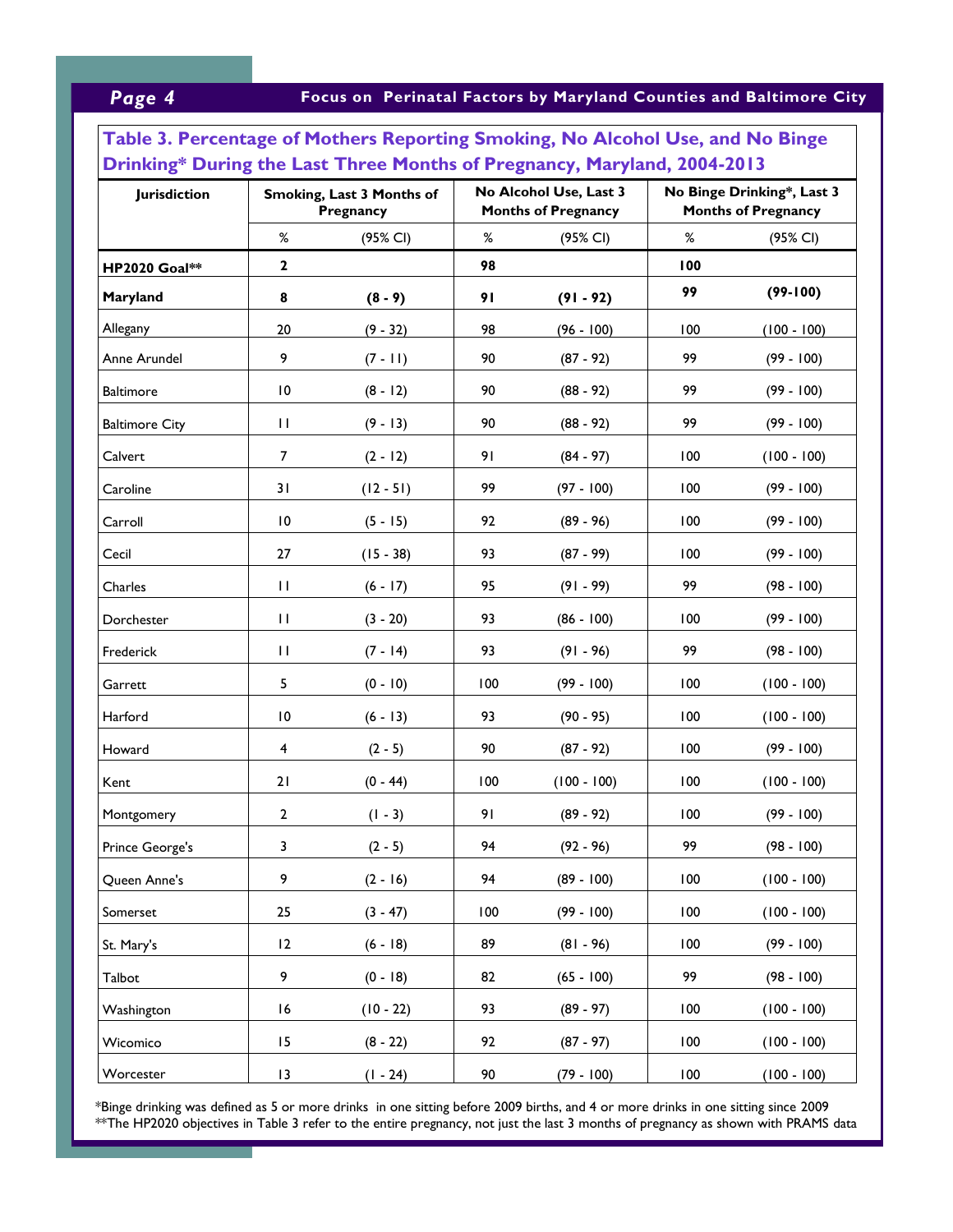### **Maryland PRAMS Website: www.marylandprams.org** *Page 5*

# **Discussion**

 There were wide variations among the jurisdictions for most sented. The widest variations were found for intended pregnancy (73%, Carroll—31%, Somerset) (Table 2) and prepregnancy smoking (46%, Cecil— 6% Montgomery) (Table 1). The least variation was found for "no binge drinking during the last three months of pregnancy" —99 -100% for all jurisdictions (Table 3).

 HP2020 objectives were not met by most jurisdictions for drinking (19/24) and smoking (23/24) in the last 3 months of pregnancy, daily multivitamin use (13/24), and breastfeeding (16/24). Maryland was most successful in meeting the HP2020 prenatal care initiation objective (Table 2). The majority of jurisdictions (15/24) met the HP2020 objective for placing infants on their back to sleep (76%) but was lowest in Worcester (61%) and Prince George's (64%).

 Pre-pregnancy unhealthy behaviors were especially prevalent in the rural counties (Table 1). Over 30% of women reported:

 a) smoking (Cecil, Worcester, Caroline, Allegany, Kent and Somerset),

 b) binge drinking (Talbot, Allegany and Caroline), and

 c) an obese BMI (Worcester, St. Mary's, Dorchester, Caroline, Wicomico and Kent).

 The finding that many of the county rates did not change significantly from our previous 2001 -2009 county brief supports the stability of the estimated rates.

of the perinatal indicators pre-**Sleep, Maryland, 2004-2013 Table 4. Percentage of Mothers Reporting Breastfeeding Initiation and Placing Infants on Their Backs to** 

| <b>Jurisdiction</b>   | <b>Breastfeeding</b><br><b>Initiation</b> |              |    | <b>Places Infant on Back</b><br>to Sleep |  |  |
|-----------------------|-------------------------------------------|--------------|----|------------------------------------------|--|--|
|                       | %                                         | (95% CI)     | %  | (95% CI)                                 |  |  |
| <b>HP2020 Goal</b>    | 82                                        |              | 76 |                                          |  |  |
| Maryland              | 82                                        | $(81 - 83)$  | 74 | $(73 - 76)$                              |  |  |
| Allegany              | 60                                        | $(43 - 77)$  | 86 | $(77 - 94)$                              |  |  |
| Anne Arundel          | 83                                        | $(80 - 86)$  | 78 | $(75 - 82)$                              |  |  |
| <b>Baltimore</b>      | 83                                        | $(80 - 85)$  | 77 | $(75 - 80)$                              |  |  |
| <b>Baltimore City</b> | 71                                        | $(68 - 74)$  | 68 | $(65 - 72)$                              |  |  |
| Calvert               | 82                                        | $(73 - 91)$  | 79 | $(70 - 88)$                              |  |  |
| Caroline              | 64                                        | $(44 - 83)$  | 65 | $(44 - 85)$                              |  |  |
| Carroll               | 79                                        | $(72 - 86)$  | 80 | $(73 - 86)$                              |  |  |
| Cecil                 | 64                                        | $(53 - 76)$  | 79 | $(70 - 88)$                              |  |  |
| Charles               | 75                                        | $(67 - 82)$  | 76 | $(70 - 83)$                              |  |  |
| Dorchester            | 72                                        | $(59 - 86)$  | 78 | $(67 - 90)$                              |  |  |
| Frederick             | 81                                        | $(76 - 85)$  | 76 | $(71 - 81)$                              |  |  |
| Garrett               | 66                                        | $(39 - 93)$  | 71 | $(48 - 95)$                              |  |  |
| Harford               | 76                                        | $(70 - 81)$  | 76 | $(71 - 82)$                              |  |  |
| Howard                | 91                                        | $(88 - 94)$  | 79 | $(75 - 84)$                              |  |  |
| Kent                  | 78                                        | $(54 - 100)$ | 86 | $(63 - 100)$                             |  |  |
| Montgomery            | 93                                        | $(92 - 95)$  | 77 | $(74 - 79)$                              |  |  |
| Prince George's       | 87                                        | $(85 - 90)$  | 64 | $(60 - 67)$                              |  |  |
| Queen Anne's          | 78                                        | $(67 - 90)$  | 89 | $(78 - 99)$                              |  |  |
| Somerset              | 77                                        | $(60 - 94)$  | 76 | $(59 - 94)$                              |  |  |
| St. Mary's            | 79                                        | $(71 - 87)$  | 74 | $(65 - 83)$                              |  |  |
| Talbot                | 76                                        | $(59 - 92)$  | 65 | $(44 - 86)$                              |  |  |
| Washington            | 75                                        | $(67 - 82)$  | 79 | $(72 - 86)$                              |  |  |
| Wicomico              | 82                                        | $(75 - 89)$  | 76 | $(67 - 85)$                              |  |  |
| Worcester             | 82                                        | $(68 - 96)$  | 61 | $(42 - 81)$                              |  |  |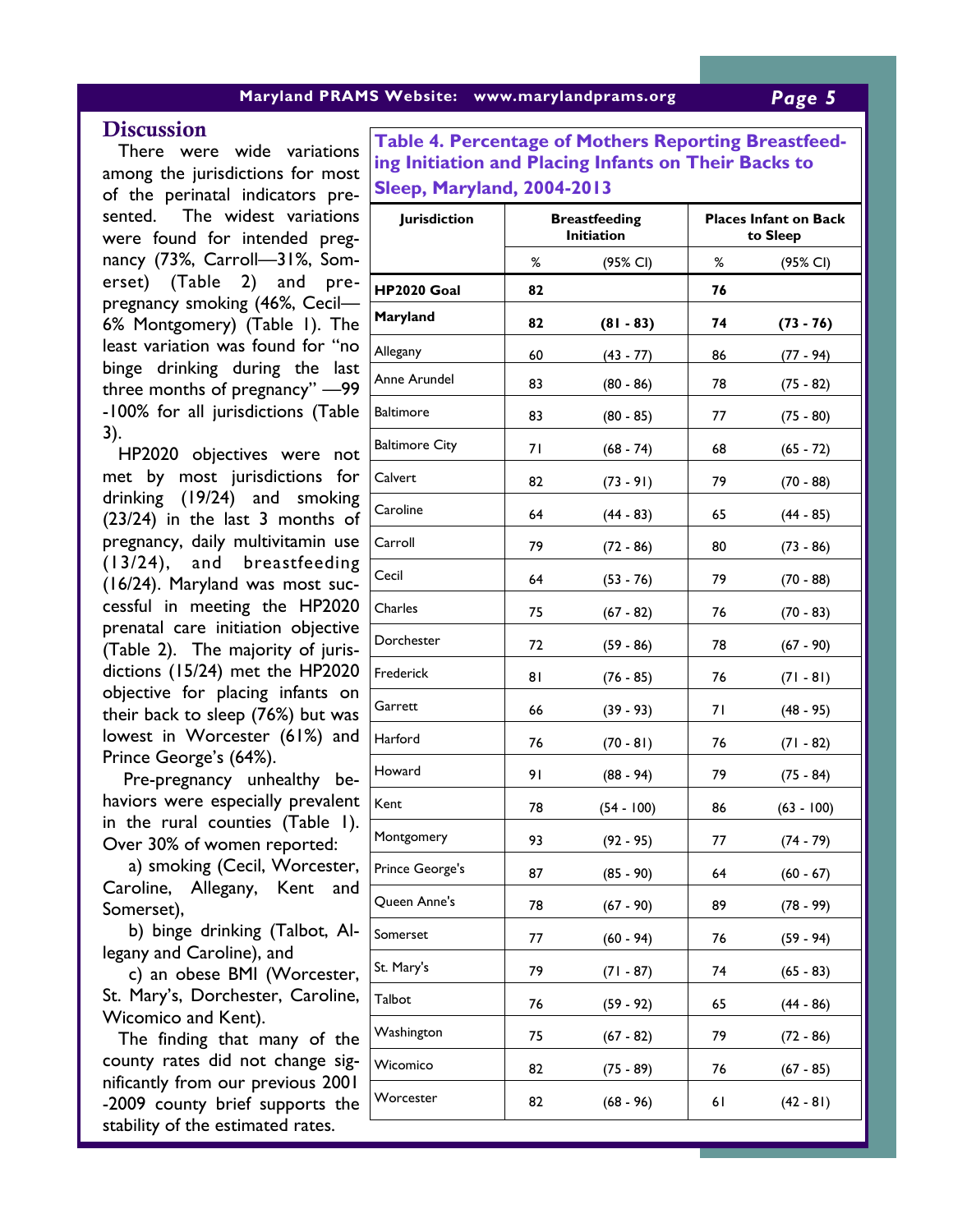



### Washington Cecil <sub>2</sub> Allegany તે. Garrett Carroll **Harford** Frederick Baltimore, Beltimo Kent Howard Montgomery Anne % Intended Pregnancy\* Anne Arum  $30.6 - 43.2$ **Caroline**  $43.3 - 52.6$ Prince George's  $52.7 - 58.2$  $58.3 - 65.7$ **Charles**  $65.8 - 73.2$ Calvert rcheste **Wicomico** Worcestet erset

\* Wanted pregnancy "then" or "sooner". PRAMS data only includes information on pregnancies that end in live birth and not all pregnancies as in HP objectives

# **PRAMS Maps**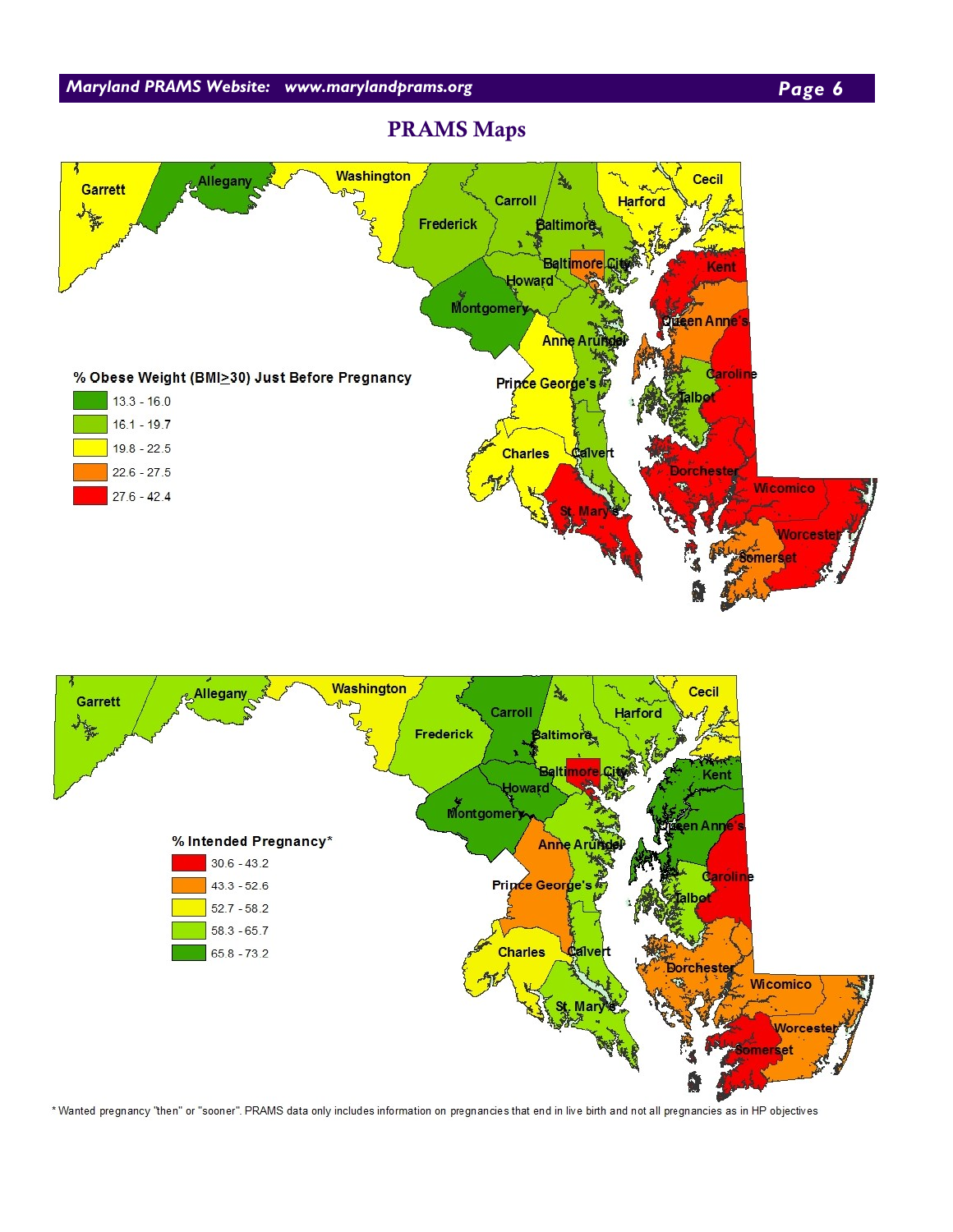

# **PRAMS Maps**